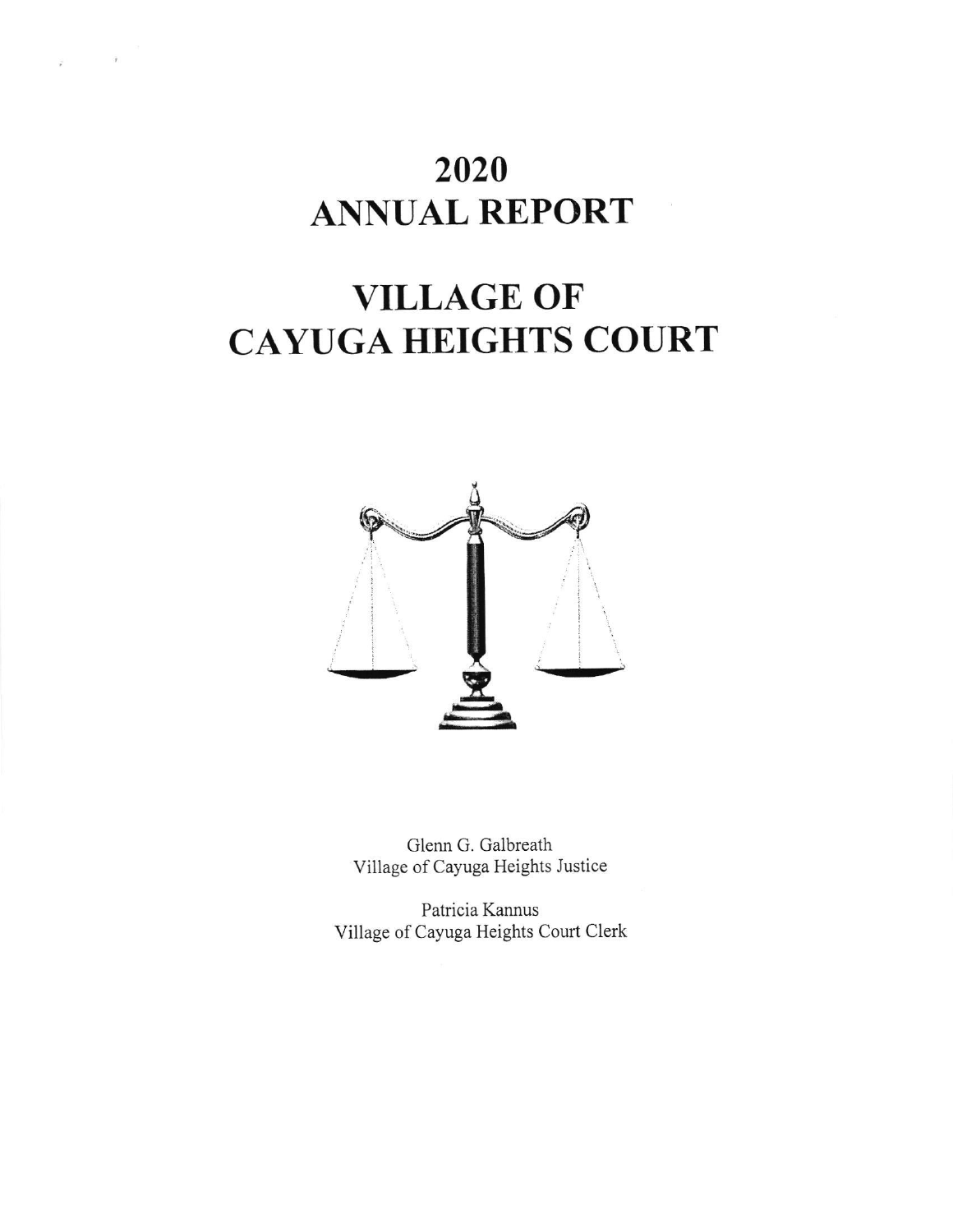## ANNUAL REPORT OF GLENN G. GALBREATH, VILLAGE JUSTICE

The covid l9 pandemic was probably the single issue that had the most impact on the court in 2020. Early in the year all New York courts were completely closed for weeks. Thereafter our court has operated under a very restricted basis for various periods of time, e.g.: only one person (i.e. Court Clerk or I) could be in the court or office at a time; or defendants could only appear in court by electronic means; or defendants could appear in-person but only on a one-case-at-a-time basis; trials were not allowed or were limited to virtual appearances; and jury trials were forbidden the entire year. And, of course, we had to take numerous precautions to limit the chance of virus spread (e.g. temperature checks, virus inquiries of everyone, everyone had to wear masks, one defendant in the court room at a time, constant cleaning, plexiglass shields, etc.). Most of these restrictions continue into 2021. As a result of adapting to the pandemic: - the number of cases we were able to close dropped by almost a third;

- the court appearance rate for defendants, either in-person or electronically, dropped markedly;

- the court's incentives to motivate defendants to appear at Court were limited due to bail reform and limits on issuing warrants and license suspensions;

- trials were prohibited or made practically very difficult andjury trials were banned; and

- the collection of fines and surcharges dropped to less than half of 2019.

Following the summary of data immediately below is a narrative about the data and other court activilies for the year. The charts at the end provide a little more detail and cover six years.

| Case Types                                                             | 2019     | 2020     |
|------------------------------------------------------------------------|----------|----------|
| Vehicle + Traffic Law $(V+TL)$<br>(including parking)                  | 1,077    | 655      |
| Penal/Criminal Law                                                     | 11       | 7        |
| Civil/Small Claims/Evictions                                           |          |          |
| <b>Total Closed Cases</b>                                              | 1,089    | 664      |
| <b>Total Funds Collected</b>                                           | \$69,626 | \$26,050 |
| Number of $V+TL$ Trials                                                | 8        |          |
| After-hours arraignments for other<br>courts due to Covid restrictions |          | 10       |

## SUMMARY OF CASE ACTIVITY